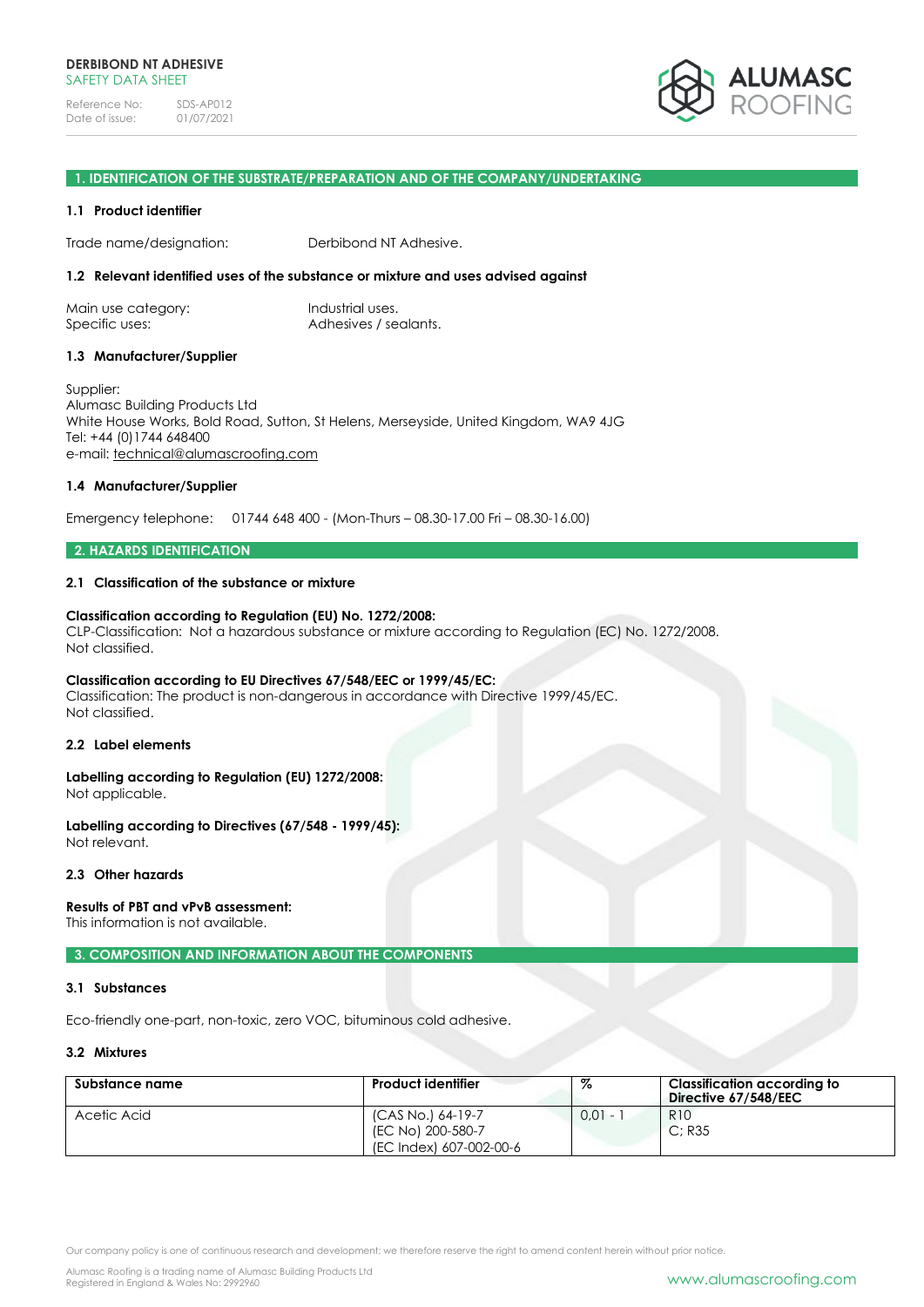#### **DERBIBOND NT ADHESIVE**  SAFFTY DATA SHFFT

Reference No: SDS-AP012<br>Date of issue: 01/07/2021 Date of issue:



| Substance name | <b>Product identifier</b>                                         | %          | Classification according to<br><b>Regulation (EC) No. 1272/2008</b><br>[CLP] |
|----------------|-------------------------------------------------------------------|------------|------------------------------------------------------------------------------|
| Acetic Acid    | (CAS No.) 64-19-7<br>(EC No) 200-580-7<br>(EC Index) 607-002-00-6 | $0.01 - 1$ | Flam. Lig. 3, H226 Skin Corr. 1A,<br>H314                                    |

Full text of R- and H-phrases: see Section 16.

# **4. FIRST AID MEASURES**

#### **4.1 Description of first aid measures**

| Inhalation:            | Provide fresh air.                                                                                                                                                                                                                         |
|------------------------|--------------------------------------------------------------------------------------------------------------------------------------------------------------------------------------------------------------------------------------------|
|                        | Keep patient warm and at rest.<br>When in doubt or if symptoms are observed, get medical advice.                                                                                                                                           |
| Skin contact:          | Take off immediately all contaminated clothing.                                                                                                                                                                                            |
|                        | Wash skin with mild soap and water.<br>If a person feels unwell or symptoms of skin irritation appear, consult a doctor.                                                                                                                   |
| Eye contact:           | Rinse immediately with plenty of water, also under the eyelids, for at least 15 minutes.<br>Get medical attention if irritation develops and persists.                                                                                     |
| Ingestion:             | Do not induce vomiting.<br>If swallowed, rinse mouth with water (only if the person is conscious).<br>Get medical advice/attention.                                                                                                        |
| Additional advice:     | First aider: Pay attention to self-protection.<br>See also Section 8.<br>Never give anything by mouth to an unconscious person or a person with cramps.<br>Show this safety data sheet to the doctor in attendance. Treat symptomatically. |
|                        | 4.2 Most important symptoms and effects, both acute and delayed                                                                                                                                                                            |
| Inhalation:            | No information available.                                                                                                                                                                                                                  |
| Skin contact:          | No information available.                                                                                                                                                                                                                  |
| Eye contact:           | No information available.                                                                                                                                                                                                                  |
| Ingestion:             | No information available.                                                                                                                                                                                                                  |
| Other adverse effects: | No information available.                                                                                                                                                                                                                  |
|                        | 4.3 Indication of any immediate medical attention and special treatment needed                                                                                                                                                             |

When in doubt or if symptoms are observed, get medical advice.

# **5. FIRE-FIGHTING MEASSURES**

# **5.1 Extinguishing media**

#### **Suitable extinguishing media:**

Use water spray, alcohol-resistant foam, dry chemical or Carbon Dioxide.

## **Extinguishing media which must not be used for safety reasons:** Strong water jet.

# **5.2 Special hazards arising from the substance or mixture**

Fire hazard: This product is not flammable.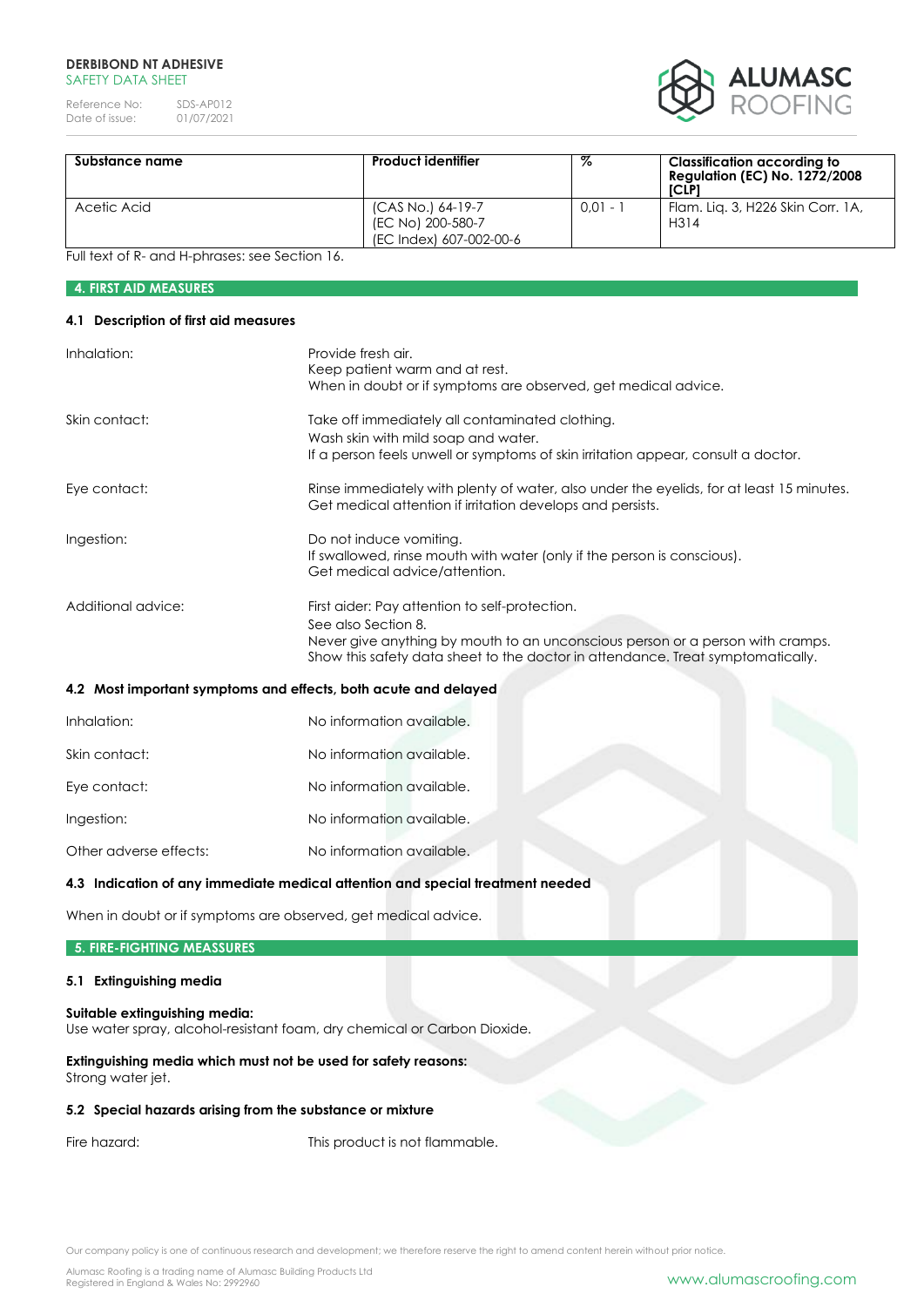

Specific hazards: Evacuate area.

When heated to decomposition, emits toxic fumes. Do not allow run-off from fire-fighting to enter drains or water courses. Dispose according to legislation.

# **5.3 Advice for fire-fighters**

Special protective equipment for fire-fighters. In case of fire: Wear self-contained breathing apparatus. Use water spray jet to protect personnel and to cool endangered containers.

#### **6. ACCIDENTIAL RELEASE MEASURES**

# **6.1 Personal precautions, protective equipment and emergency procedures**

#### **For non-emergency personnel:**

Use personal protective equipment as required. See also Section 8. Evacuate area. Avoid contact with skin and eyes. Do not breathe vapour/spray. Provide adequate ventilation. Keep away from heat/sparks/open flames/hot surfaces - No smoking.

#### **For emergency responders:**

Only qualified personnel equipped with suitable protective equipment may intervene. See also Section 8.

#### **6.2 Environmental precautions**

Prevent product from entering drains. If the product contaminates rivers and lakes or drains inform respective authorities.

#### **6.3 Methods and material for containment and cleaning up**

Stop leak if safe to do so. Dam up. Absorb with liquid-binding material (e.g. sand, diatomaceous earth, acid- or universal binding agents). Collect in closed and suitable containers for disposal. Dispose according to legislation. See also Sections 8 & 13.

#### **7. HANDLING AND STORAGE**

# **7.1 Precautions for safe handling**

#### **Handling:**

Provide adequate ventilation. Use personal protective equipment as required. See also Section 8. Avoid contact with skin, eyes and clothes. Do not breathe vapour/spray. Ensure that the equipment is adequately grounded. Keep away from heat/sparks/open flames/hot surfaces - No smoking. Do not smoke. After use replace the closing cap immediately. Ensure proper process control to avoid excess waste discharge (temperature, concentration, pH value, time). Do not allow to enter into surface water or drains.

Take any precaution to avoid mixing with incompatiblematerials

#### **Advice on general occupational hygiene:**

Use only in area provided with appropriate exhaust ventilation. Wash hands and face before breaks and immediately after handling of the product. When using do not eat, drink or smoke.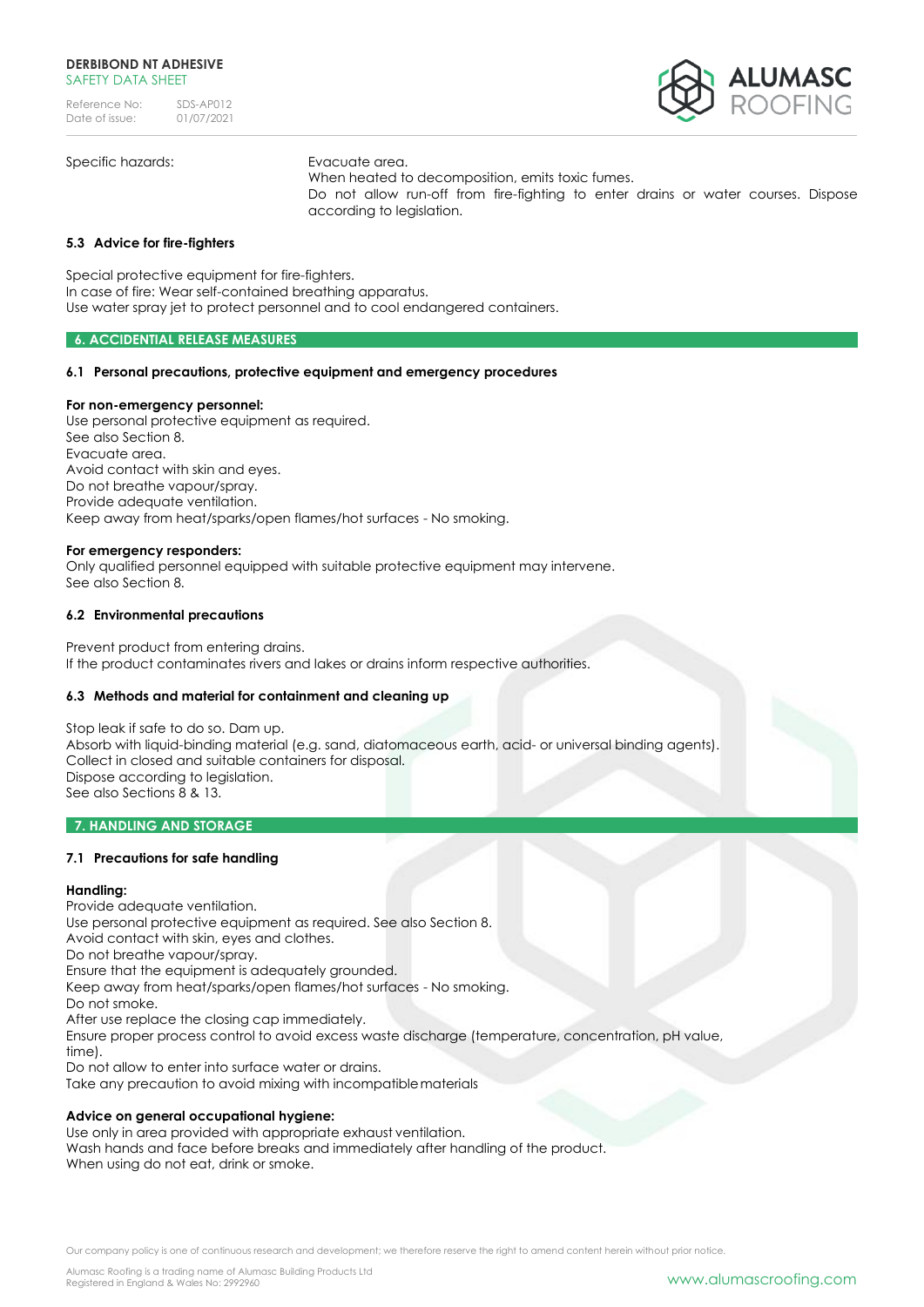#### **DERBIBOND NT ADHESIVE**  SAFFTY DATA SHFFT

Reference No: SDS-AP012<br>Date of issue: 01/07/2021 Date of issue:



Keep away from food, drink and animal feeding stuffs. Keep good industrial hygiene.

# **7.2 Conditions for safe storage, including any incompatibilities**

#### **Storage:**

Keep away from heat/sparks/open flames/hot surfaces - No smoking. Keep container tightly closed in a cool, well-ventilated place. Ensure that the equipment is adequately grounded

# **Packaging material:**

Keep/Store only in original container.

# **7.3 Specific end uses(s)**

No data available.

**8. EXPOSURE CONTROLS/PERSONAL PROTECTION** 

#### **8.1 Control parameters**

# **Exposure limit values:**

| Acetic Acid (64-19-7) |                                                                    |                                                                                                                             |
|-----------------------|--------------------------------------------------------------------|-----------------------------------------------------------------------------------------------------------------------------|
| EU                    | IOELV TWA (mg/m <sup>3</sup> )                                     | $25 \,\mathrm{mg/m^3}$                                                                                                      |
| EU                    | IOELV TWA (ppm)                                                    | 10 ppm                                                                                                                      |
| Austria               | MAK (mg/m <sup>3</sup> )                                           | $25 \,\mathrm{mg/m^3}$                                                                                                      |
| Austria               | MAK (ppm)                                                          | 10 ppm                                                                                                                      |
| Austria               | MAK Short time value (mg/m <sup>3</sup> )                          | $50 \,\mathrm{mg/m^3}$                                                                                                      |
| Austria               | MAK Short time value (ppm)                                         | 20 ppm                                                                                                                      |
| Belgium               | Limit value (mg/m <sup>3</sup> )                                   | $25 \,\mathrm{mg/m^3}$                                                                                                      |
| Belgium               | Limit value (ppm)                                                  | 10 ppm                                                                                                                      |
| Belgium               | Short time value (mg/m <sup>3</sup> )                              | $38$ mg/m $3$                                                                                                               |
| Belgium               | Short time value (ppm)                                             | 15 ppm                                                                                                                      |
| <b>Bulgaria</b>       | OEL TWA (mg/m <sup>3</sup> )                                       | $25,0$ mg/m <sup>3</sup>                                                                                                    |
| <b>Bulgaria</b>       | OEL STEL (mg/m <sup>3</sup> )                                      | 37,0 mg/m <sup>3</sup>                                                                                                      |
| Cyprus                | OEL TWA (mg/m <sup>3</sup> )                                       | $25 \,\mathrm{mg/m^3}$                                                                                                      |
| Cyprus                | OEL TWA (ppm)                                                      | 10 ppm                                                                                                                      |
| France                | VLE (mg/m <sup>3</sup> )                                           | $25 \,\mathrm{mg/m^3}$                                                                                                      |
| France                | VLE (ppm)                                                          | 10 ppm                                                                                                                      |
| Germany               | TRGS 900 Occupational exposure limit<br>value (mg/m <sup>3</sup> ) | 25 mg/m <sup>3</sup> (The risk of damage to the<br>embryo or fetus can be excluded when<br>AGW and BGW values are observed) |
| Germany               | TRGS 900 Occupational exposure limit<br>value (ppm)                | 10 ppm (The risk of damage to the embryo<br>or fetus can be excluded when AGW and<br><b>BGW values are observed)</b>        |
| Gibraltar             | OEL TWA (mg/m <sup>3</sup> )                                       | $25 \,\mathrm{mg/m^3}$                                                                                                      |

| Acetic Acid (64-19-7)        |                               |                        |
|------------------------------|-------------------------------|------------------------|
| Gibraltar                    | OEL TWA (ppm)                 | 10 ppm                 |
| Greece                       | OEL TWA (mg/m <sup>3</sup> )  | $25 \,\mathrm{mg/m^3}$ |
| Greece                       | OEL TWA (ppm)                 | 10 ppm                 |
| Greece                       | OEL STEL (mg/m <sup>3</sup> ) | $37 \text{ mg/m}^3$    |
| Greece                       | OEL STEL (ppm)                | 15 ppm                 |
| Italy - Portugal - USA ACGIH | ACGIH TWA (ppm)               | 10 ppm                 |
| Italy - Portugal - USA ACGIH | ACGIH STEL (ppm)              | $15$ ppm               |
| Latvia                       | OEL TWA (mg/m <sup>3</sup> )  | $25 \,\mathrm{mg/m^3}$ |
| Latvia                       | OEL TWA (ppm)                 | 10 ppm                 |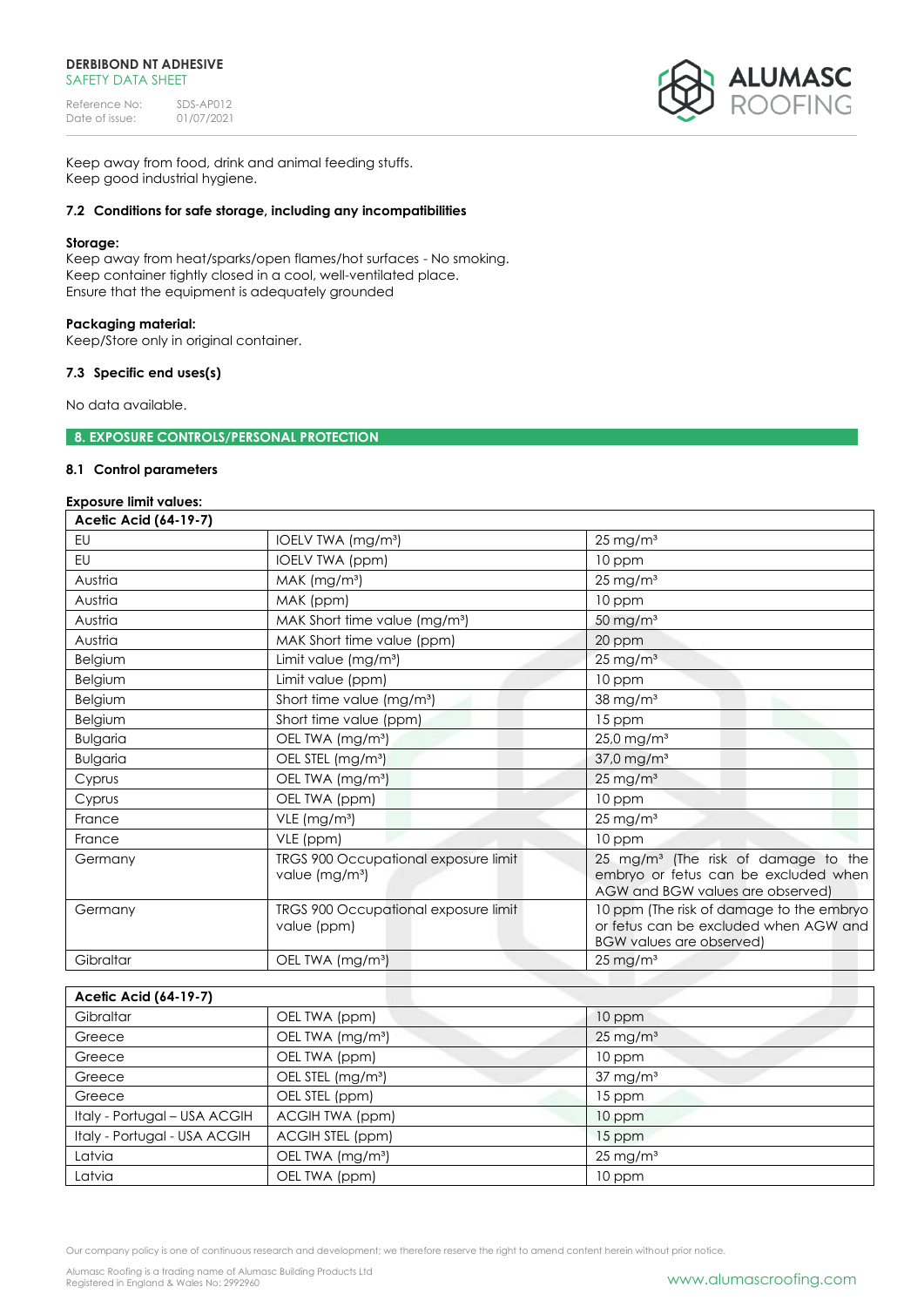#### **DERBIBOND NT ADHESIVE**  SAFETY DATA SHEET

Reference No: SDS-AP012<br>Date of issue: 01/07/2021 Date of issue:



| Spain<br>Spain<br>Spain | VLA-ED (ppm)<br>VLA-EC (mg/m <sup>3</sup> )    | 10 ppm                   |
|-------------------------|------------------------------------------------|--------------------------|
|                         |                                                |                          |
|                         |                                                | $37 \text{ mg/m}^3$      |
|                         | VLA-EC (ppm)                                   | 15 ppm                   |
| Switzerland             | VLE (mg/m <sup>3</sup> )                       | 50 mg/m <sup>3</sup>     |
| Switzerland             | VLE (ppm)                                      | 20 ppm                   |
| Switzerland             | VME (mg/m <sup>3</sup> )                       | $25$ mg/m <sup>3</sup>   |
| Switzerland             | VME (ppm)                                      | 10 ppm                   |
| Czech Republic          | Expoziční limity (PEL) (mg/m <sup>3</sup> )    | $25$ mg/m <sup>3</sup>   |
| Denmark                 | Grænseværdie (langvarig) (mg/m <sup>3</sup> )  | $25$ mg/m <sup>3</sup>   |
| Denmark                 | Grænseværdie (langvarig) (ppm)                 | 10 ppm                   |
| Finland                 | HTP-arvo (8h) (mg/m <sup>3</sup> )             | $13 \text{ mg/m}^3$      |
| Finland                 | HTP-arvo (8h) (ppm)                            | 5 ppm                    |
| Finland                 | HTP-arvo (15 min)                              | $25$ mg/m <sup>3</sup>   |
| Finland                 | HTP-arvo (15 min) (ppm)                        | 10 ppm                   |
| Hungary                 | AK-érték                                       | $25$ mg/m <sup>3</sup>   |
| Hungary                 | CK-érték                                       | $25 \text{ mg/m}^3$      |
| Ireland                 | OEL (8 hours ref) (mg/m <sup>3</sup> )         | $25 \text{ mg/m}^3$      |
| Ireland                 | OEL (8 hours ref) (ppm)                        | 10 ppm                   |
| Ireland                 | OEL (15 min ref) (mg/m3)                       | $37$ mg/m $3$            |
| Ireland                 | OEL (15 min ref) (ppm)                         | 15 ppm                   |
| Lithuania               | IPRV (mg/m <sup>3</sup> )                      | $25 \text{ mg/m}^3$      |
| Lithuania               | IPRV (ppm)                                     | 10 ppm                   |
| Malta                   | OEL TWA (mg/m <sup>3</sup> )                   | $25$ mg/m <sup>3</sup>   |
| Malta                   | OEL TWA (ppm)                                  | 10 ppm                   |
| Norway                  | Gjennomsnittsverdier (AN) (mg/m <sup>3</sup> ) | $25 \text{ mg/m}^3$      |
| Norway                  | Gjennomsnittsverdier (AN) (ppm)                | 10 ppm                   |
| Norway                  | Gjennomsnittsverdier (Korttidsverdi) (mg/m3)   | $37.5$ mg/m <sup>3</sup> |
| Norway                  | Gjennomsnittsverdier (Korttidsverdi) (ppm)     | 20 ppm                   |
| Poland                  | NDS (mg/m <sup>3</sup> )                       | $15 \text{ mg/m}^3$      |
| Poland                  | NDSCh (mg/m <sup>3</sup> )                     | $30 \text{ mg/m}^3$      |
| Romania                 | OEL TWA (mg/m <sup>3</sup> )                   | $25 \text{ mg/m}^3$      |
| Romania                 | OEL TWA (ppm)                                  | 10 ppm                   |
| Slovakia                | NPHV (priemerná) (mg/m <sup>3</sup> )          | $25$ mg/m <sup>3</sup>   |
| Slovakia                | NPHV (priemerná) (ppm)                         | 10 ppm                   |
| Sweden                  | nivågränsvärde (NVG) (mg/m <sup>3</sup> )      | $13 \text{ mg/m}^3$      |
| Sweden                  | nivågränsvärde (NVG) (ppm)                     | 5 ppm                    |

| Acetic Acid (64-19-7) |                                         |                        |
|-----------------------|-----------------------------------------|------------------------|
| Sweden                | kortidsvärde (KTV) (mg/m <sup>3</sup> ) | $25 \,\mathrm{mg/m^3}$ |
| Sweden                | kortidsvärde (KTV) (ppm)                | 10 ppm                 |

# **8.2 Exposure controls**

| Personal protective equipment: | Choose body protection according to the amount and concentration of the<br>dangerous substance at the work place.                                                                                                                                                             |
|--------------------------------|-------------------------------------------------------------------------------------------------------------------------------------------------------------------------------------------------------------------------------------------------------------------------------|
| Respiratory protection:        | No personal respiratory protective equipment normally required.<br>In case of insufficient ventilation, wear suitable respiratory equipment.<br>Respirator with a full face mask (EN136).<br>Respirator with a half face mask (EN140).<br>Recommended Filter type: A (EN141). |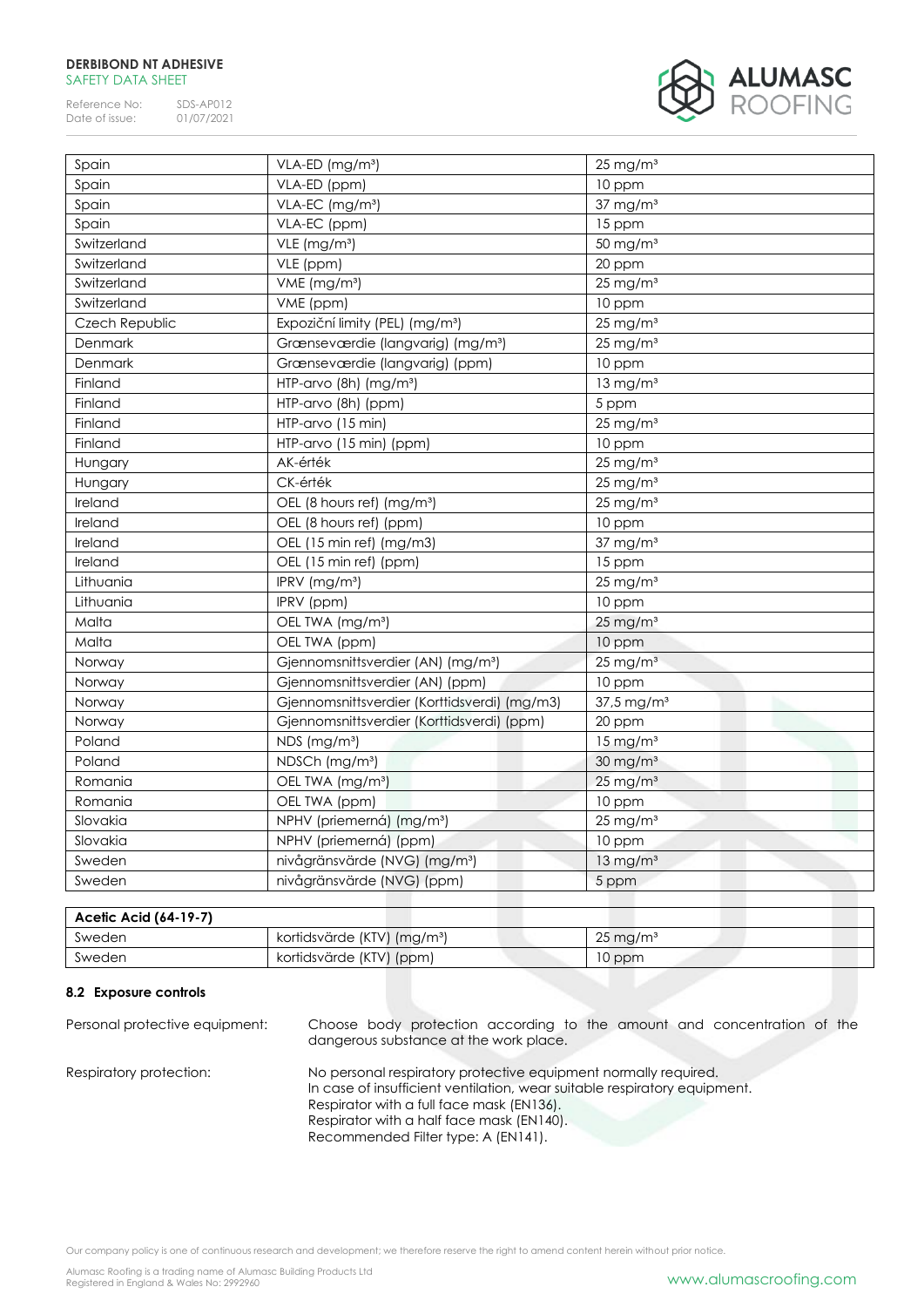#### **DERBIBOND NT ADHESIVE**  SAFETY DATA SHFFT

Reference No: SDS-AP012<br>Date of issue: 01/07/2021 Date of issue:



# Hand protection: Repeated or prolonged exposure: Protective gloves complying with EN374. The selection of specific gloves for a specific application and time of use in a working area, should also take into account other factors on the working space, such as (but not limited to): other chemicals that are possibly used, physical requirements (protection against cutting/ drilling, skill, thermal protection), and the instructions/specification of the supplier of gloves. Eye protection: During splash contact: Wear eye glasses with side protection according to EN 166. Body protection: Protective clothing not absolutely necessary. Engineering control measures: Provide adequate ventilation. Provide sufficient air exchange and/or exhaust in work rooms. A washing facility/water for eye and skin cleaning purposes should be present. Take precautionary measures against static discharges. Organisational measures to prevent /limit releases, dispersion and exposure. See also Section 7. Environmental exposure controls: Do not allow to enter into surface water or drains. Comply with applicable Community environmental protection legislation.

# **9. PHYSICAL AND CHEMICAL PROPERTIES**

# **9.1 Information on basic physical and chemical properties**

| Appearance:                             | Viscous liquid.                                                                                                                                                         |
|-----------------------------------------|-------------------------------------------------------------------------------------------------------------------------------------------------------------------------|
| Colour:                                 | Black.                                                                                                                                                                  |
| Odour:                                  | Characteristic.                                                                                                                                                         |
| Odour threshold:                        | No data available.                                                                                                                                                      |
| pH:                                     | Not applicable.                                                                                                                                                         |
| Freezing point:                         | No data available.                                                                                                                                                      |
| Boiling point/boiling range:            | $250 - 270$ °C.                                                                                                                                                         |
| Flash point:                            | $> 200^{\circ}$ C.                                                                                                                                                      |
| Evaporation rate:                       | No data available.                                                                                                                                                      |
| Relative density:                       | 1.15.                                                                                                                                                                   |
| Solubility in other solvents:           | No data available.                                                                                                                                                      |
| Partition coefficient: n-octanol/water: | No data available.                                                                                                                                                      |
| Autoignition temperature:               | $>300^{\circ}$ C.                                                                                                                                                       |
| Decomposition temperature:              | Not applicable.                                                                                                                                                         |
| Viscosity:                              | 12000 mm <sup>2</sup> /s (@40°C).                                                                                                                                       |
| Explosive properties:                   | Not applicable.                                                                                                                                                         |
|                                         | The study does not need to be conducted because there are no chemical<br>groups associated with explosive properties present in the molecule.                           |
| Oxidizing properties:                   | Not applicable.                                                                                                                                                         |
|                                         | The classification procedure needs not to be applied because there are no<br>chemical groups present in the molecule which are associated with oxidising<br>properties. |
|                                         |                                                                                                                                                                         |

# **9.2 Other information**

No data available.

# **10. STABILITY AND REACTIVITY**

#### **10.1 Reactivity**

See also Section 10.5.

# **10.2 Chemical stability**

The product is stable under storage at normal ambient temperatures.

Our company policy is one of continuous research and development; we therefore reserve the right to amend content herein without prior notice.

Alumasc Roofing is a trading name of Alumasc Building Products Ltd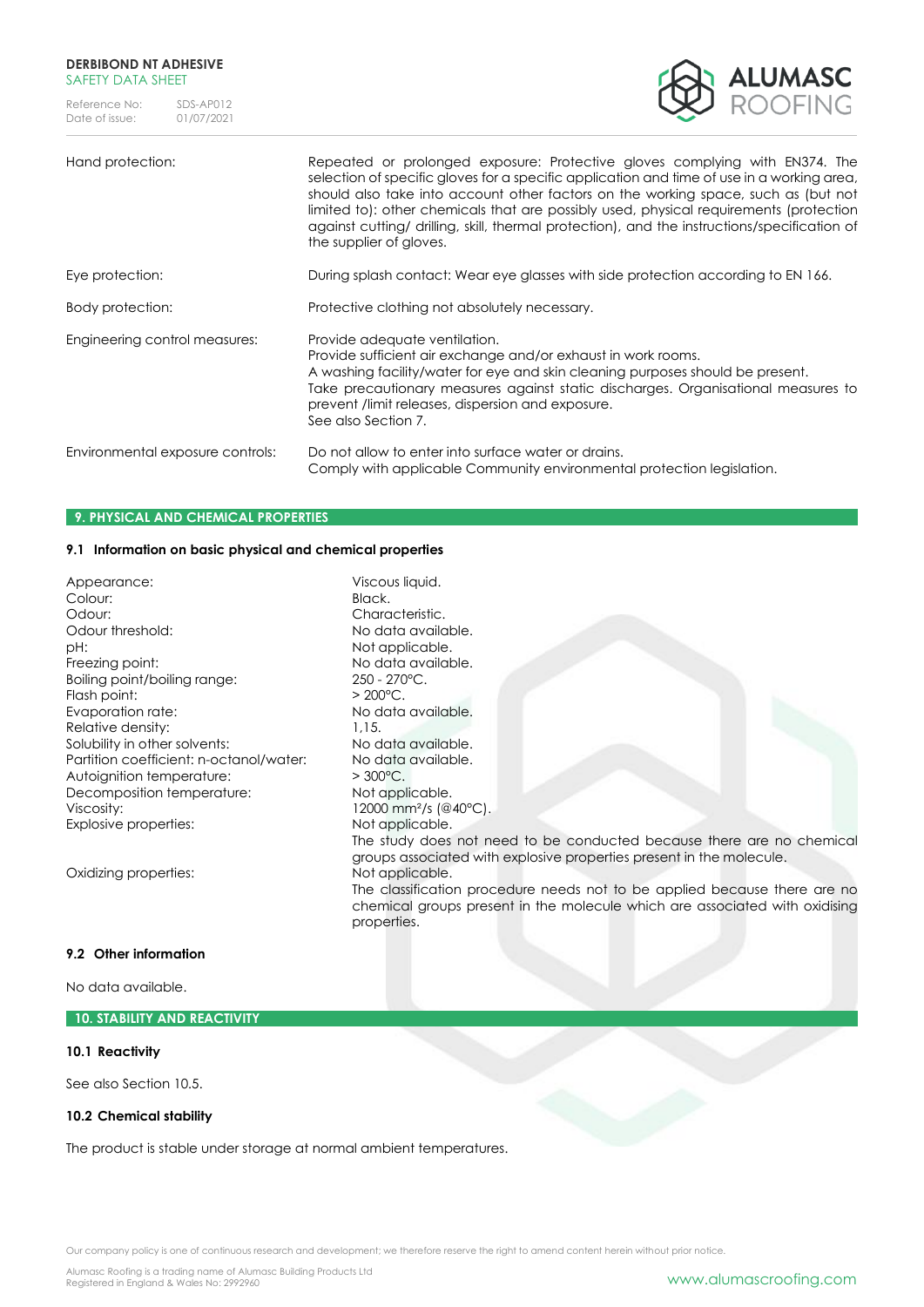#### **DERBIBOND NT ADHESIVE**  SAFFTY DATA SHFFT

Reference No: SDS-AP012<br>Date of issue: 01/07/2021 Date of issue:



#### **10.3 Possibility of hazardous reactions**

None under normal processing.

#### **10.4 Conditions to avoid**

Heat, flames and sparks. See also Section 7: Handling and storage.

#### **10.5 Incompatible materials**

No information available.

#### **10.6 Hazardous decomposition products**

When heated to decomposition, emits dangerous fumes. Hazardous decomposition products due to incomplete combustion. Carbon monoxide.

# **11. TOXICOLOGICAL INFORMATION**

#### **11.1 Information on toxicological effects**

Acute toxicity: Not classified (based on available data, the classification criteria are not met).

| Acetic Acid (64-19-7)                                  |                    |                                                                                    |
|--------------------------------------------------------|--------------------|------------------------------------------------------------------------------------|
| LD50/oral/rat                                          |                    | 3310 mg/kg                                                                         |
| LD50/dermal/rabbit                                     |                    | 1060 µl/kg                                                                         |
| LC50/inhalation/4h/rat                                 |                    | 11,4 mg/l/4h                                                                       |
| ATE (oral)                                             |                    | 3310 mg/kg bodyweight                                                              |
| ATE (dust, mist)                                       |                    | 11,400 mg/l/4h                                                                     |
| Additional information                                 |                    | LC50, Inhalation, mouse: 5620 ppm                                                  |
| Skin corrosion/irritation:                             |                    | Not classified (based on available data, the classification criteria are not met). |
| Serious eye damage/eye irritation:                     | pH: Not available. | Not classified (based on available data, the classification criteria are not met). |
| Respiratory or skin sensitisation:                     |                    | Not classified (based on available data, the classification criteria are not met). |
| Germ cell mutagenicity                                 |                    | Not classified (based on available data, the classification criteria are not met). |
| Carcinogenicity:                                       |                    | Not classified (based on available data, the classification criteria are not met). |
| Reproductive toxicity:                                 |                    | Not classified (based on available data, the classification criteria are not met). |
| Specific target organ toxicity<br>(single exposure):   |                    | Not classified (based on available data, the classification criteria are not met). |
| Specific target organ toxicity<br>(repeated exposure): |                    | Not classified (based on available data, the classification criteria are not met). |

Aspiration hazard: Not classified (based on available data, the classification criteria are not met).

#### **Other information:**

Symptoms related to the physical, chemical and toxicological characteristics, see Section 4.2.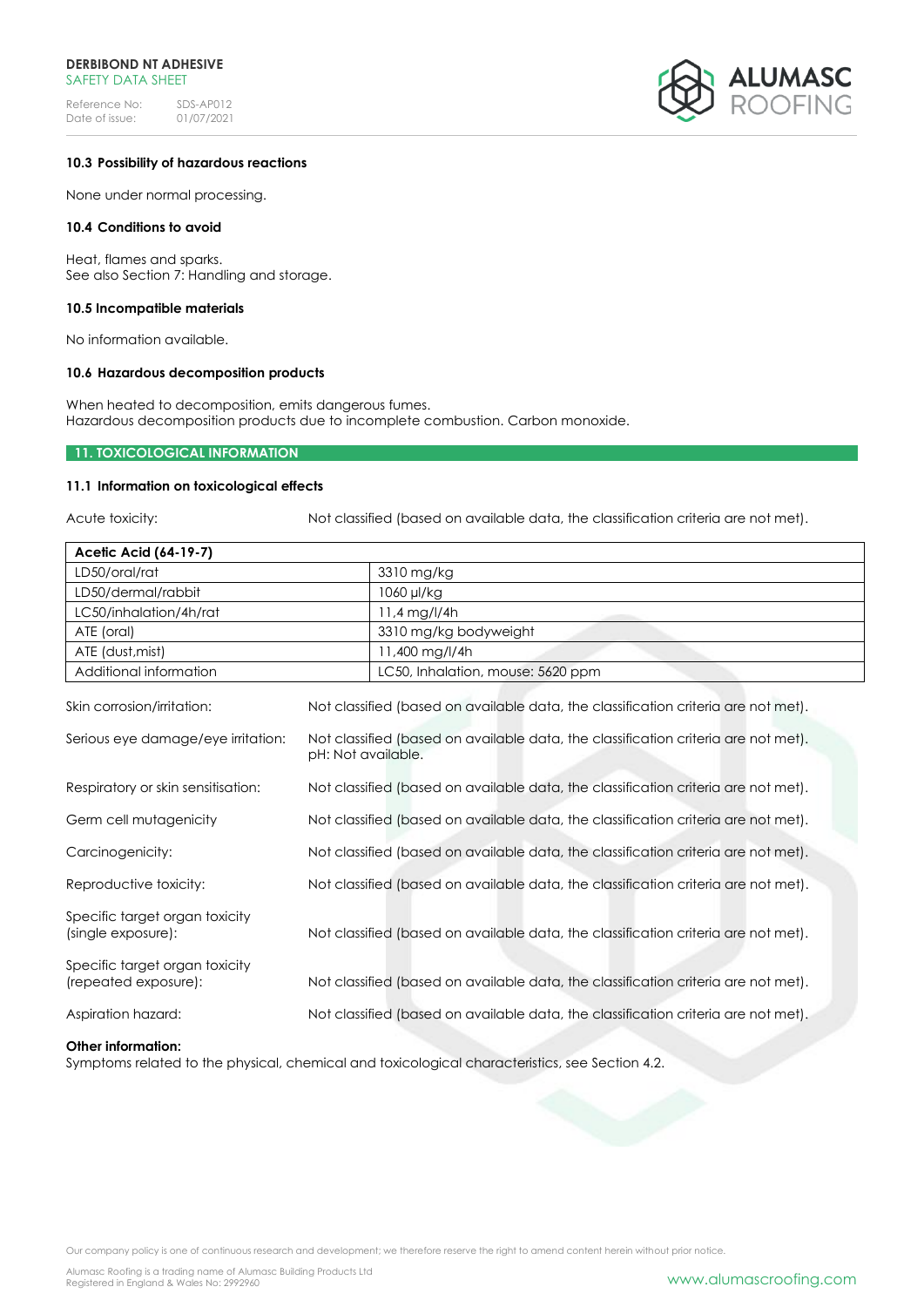

# **12. ECOLOGICAL INFORMATION**

# **12.1 Toxicity**

Information given is based on data on the components and the ecotoxicology of similar products.

| Acetic Acid (64-19-7) |                                                                       |
|-----------------------|-----------------------------------------------------------------------|
| $LC50$ fish 1         | 79 mg/l (Exposure time: 96 h - Species: Pimephales promelas [static]) |
| EC50 Daphnia 1        | 65 mg/l (Exposure time: 48 h - Species: Daphnia magna [Static])       |
| $LC50$ fish 2         | 75 mg/l (Exposure time: 96 h - Species: Lepomis macrochirus [static]) |
| EC50 Daphnia 2        | 65 mg/l 48 h                                                          |

#### **12.2 Persistence and degradability**

No data available.

# **12.3 Bio accumulative potential**

Bio accumulative: No data available. Partition coefficient: n-octanol/water: No data available.

#### **12.4 Mobility in soil**

No information available.

# **12.5 Results of PBT and vPvB assessment**

No information available.

#### **12.6 Other adverse effects**

**13. DISPOSAL CONSIDERATIONS**

Do not allow contact with soil, surface or ground water.

| 13.1 Waste treatment methods                                                    |                                                                                                                                                                                                                                            |
|---------------------------------------------------------------------------------|--------------------------------------------------------------------------------------------------------------------------------------------------------------------------------------------------------------------------------------------|
|                                                                                 |                                                                                                                                                                                                                                            |
| Waste from residues / unused products:                                          | Do not allow to enter into surface water or drains.<br>Dispose according to legislation.<br>Where possible recycling is preferred to disposal or incineration.<br>Collect and dispose of waste product at an authorised disposal facility. |
| Contaminated packaging:                                                         | Empty containers should be taken to an approved waste handling site for<br>recycling or disposal.                                                                                                                                          |
| Additional ecological information:                                              | Avoid release to the environment.                                                                                                                                                                                                          |
| List of suggested waste codes/waste<br>designations in accordance with the EWC: | Waste codes should be assigned by the user, preferably in discussion with the<br>waste disposal authorities.                                                                                                                               |

| 14. TRANSPORT INFORMATION    |                 |  |
|------------------------------|-----------------|--|
| 14.1 UN number               |                 |  |
| UN No:                       | Not applicable. |  |
| 14.2 UN proper shipping name |                 |  |

Proper shipping name: Not applicable.<br>
Proper shipping name IATA/IMDG: Not applicable. Proper shipping name IATA/IMDG: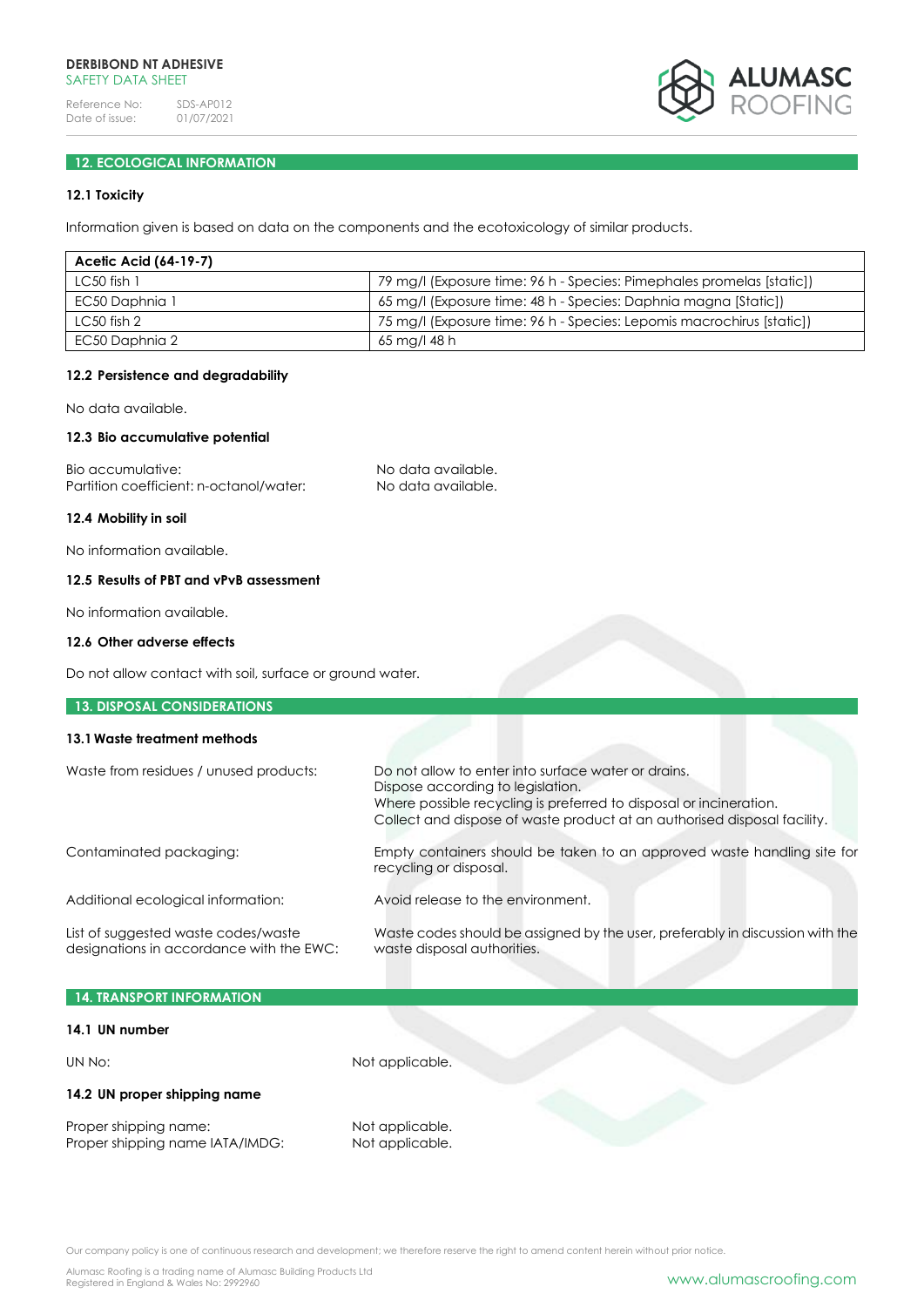# **14.3 Transport hazard class(es)**

**Overland transport:** ADR/RID: Not classified for this transport way.

**Inland waterway transport:** ADN:  $\blacksquare$  Not classified for this transport way.

**Transport by sea:** IMDG: Not classified for this transport way. Class or division: Not applicable.

**Air transport:** ICAO/IATA:<br>
Class or division:<br>
Class or division:<br>
Not applicable.

# **14.4 Packing group**

Not applicable.

# **14.5 Environmental hazards**

Not applicable.

# **14.6 Special precautions for user**

Not applicable.

# **14.7 Transport in bulk according to Annex II of MARPOL 73/78 and the IBC Code**

Not applicable.

# **15. REGULATORY INFORMATION**

#### **15.1 Safety, health and environmental regulations/legislation specific for the substance or mixture**

#### **EU-Regulations:**

The following restrictions are applicable according to Annex XVII of the REACH Regulation (EC) No 1907/2006:

Not applicable.

| 3. Liquid substances or mixtures which are regarded as dangerous in accordance with Acetic Acid. |                                                                  |                 |  |  |
|--------------------------------------------------------------------------------------------------|------------------------------------------------------------------|-----------------|--|--|
| Directive 1999/45/EC or are fulfilling the criteria for any of the following hazard classes or   |                                                                  |                 |  |  |
| categories set out in Annex I to Regulation (EC) No 1272/2008:                                   |                                                                  |                 |  |  |
| 40. Substances classified as flammable gases category 1 or 2, flammable liquids                  |                                                                  | Acetic Acid.    |  |  |
| categories 1, 2 or 3, flammable solids category 1 or 2, substances and mixtures which, in        |                                                                  |                 |  |  |
| contact with water, emit flammable gases, category 1, 2 or 3, pyrophoric liquids category        |                                                                  |                 |  |  |
| 1 or pyrophoric solids category 1, regardless of whether they appear in Part 3 of Annex VI       |                                                                  |                 |  |  |
| to Regulation (EC) No 1272/2008 or not:                                                          |                                                                  |                 |  |  |
| This product contains an ingredient according to the candidate list of Annex XIV of the          |                                                                  | None.           |  |  |
| REACH Regulation 1907/2006/EC:                                                                   |                                                                  |                 |  |  |
| Authorisations:                                                                                  |                                                                  | Not applicable. |  |  |
|                                                                                                  |                                                                  |                 |  |  |
| <b>National regulations:</b>                                                                     |                                                                  |                 |  |  |
| WGK:<br>DE:                                                                                      | No information available.                                        |                 |  |  |
| NL:<br>ABM:                                                                                      | 11 - Weinig schadelijk voor in het water levende organismen (B). |                 |  |  |
| Dansk PR-nr.:<br>DA:                                                                             | 2311006.                                                         |                 |  |  |
| Produktforskriften (FOR 2004-06-01 nr 922):<br>NO:                                               | Paragraph 2-30.                                                  |                 |  |  |

# **15.2 Chemical Safety Assessment**

Not required.